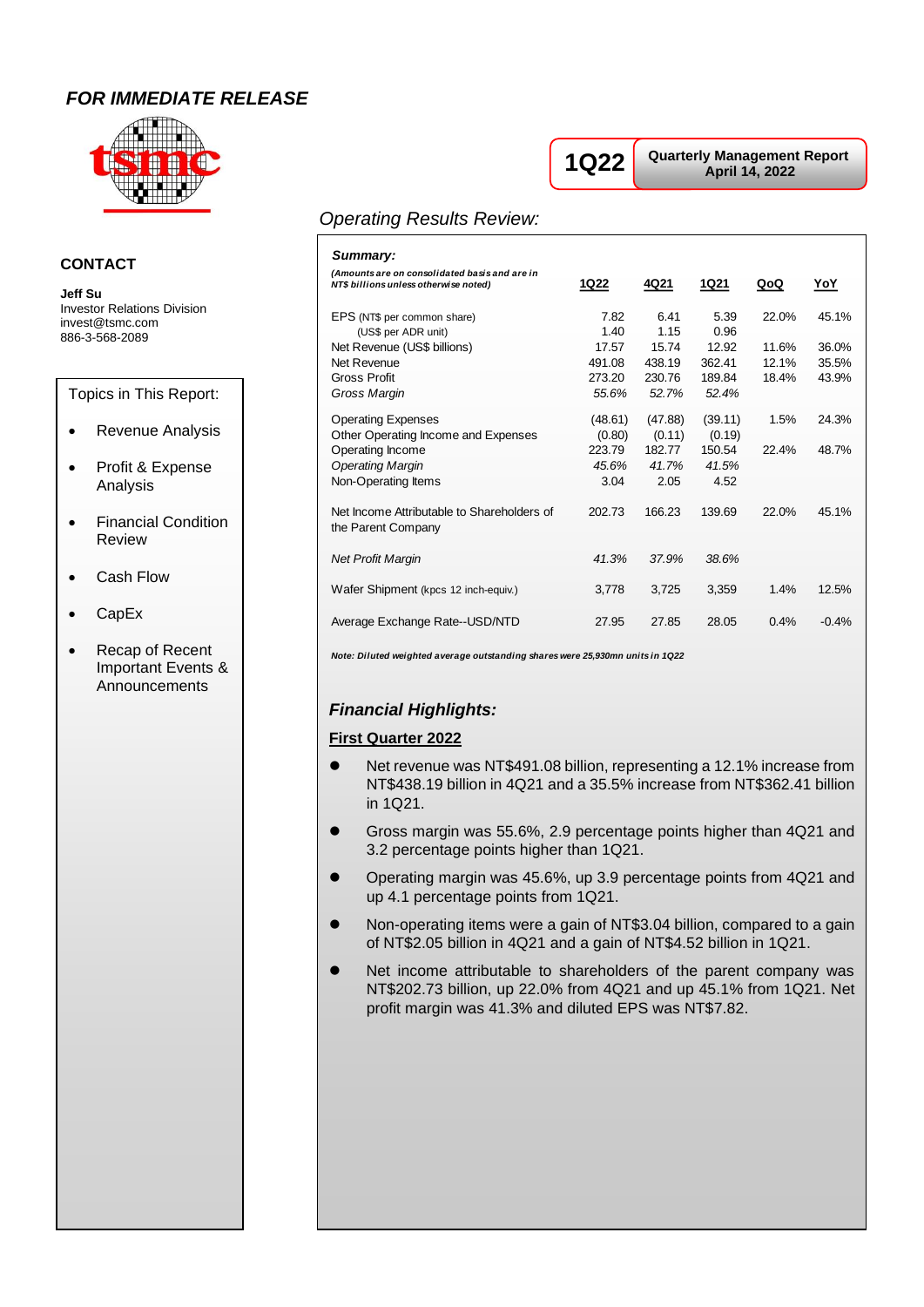### **I. Revenue Analysis**

| Wafer Revenue by Technology         | 1Q22 | 4Q21 | 1Q21 |
|-------------------------------------|------|------|------|
| 5 <sub>nm</sub>                     | 20%  | 23%  | 14%  |
| 7 <sub>nm</sub>                     | 30%  | 27%  | 35%  |
| 16 <sub>nm</sub>                    | 14%  | 13%  | 14%  |
| 28nm                                | 11%  | 11%  | 11%  |
| 40/45nm                             | 8%   | 8%   | 7%   |
| 65nm                                | 5%   | 5%   | 5%   |
| 90nm                                | 2%   | 2%   | 3%   |
| $0.11/0.13$ um                      | 3%   | 3%   | 3%   |
| 0.15/0.18um                         | 6%   | 6%   | 6%   |
| 0.25um and above                    | 1%   | 2%   | 2%   |
|                                     |      |      |      |
| Net Revenue by Platform             | 1Q22 | 4Q21 | 1Q21 |
| Smartphone                          | 40%  | 44%  | 45%  |
| <b>High Performance Computing</b>   | 41%  | 37%  | 35%  |
| Internet of Things                  | 8%   | 9%   | 9%   |
|                                     |      |      |      |
| Automotive                          | 5%   | 4%   | 4%   |
| <b>Digital Consumer Electronics</b> | 3%   | 3%   | 4%   |
| <b>Others</b>                       | 3%   | 3%   | 3%   |
|                                     |      |      |      |
| Net Revenue by Geography            | 1Q22 | 4Q21 | 1Q21 |
| North America                       | 64%  | 66%  | 67%  |
| Asia Pacific                        | 15%  | 12%  | 17%  |
| China                               | 11%  | 12%  | 6%   |
| <b>EMEA</b>                         | 5%   | 5%   | 6%   |

### *Revenue Analysis:*

In the first quarter, revenue increased 12.1% quarterover-quarter, supported by strong HPC and Automotive-related demand.

By technology, 5nm process technology contributed 20% of total wafer revenue in 1Q22 while 7nm accounted for 30%. Advanced technologies (7nm and below) accounted for 50% of total wafer revenue.

By platform, Smartphone and HPC represented 40% and 41% of net revenue respectively, while IoT, Automotive, DCE, and Others each represented 8%, 5%, 3%, and 3%.

Sequentially, revenue from Smartphone, HPC, IoT, Automotive, DCE, and Others increased 1%, 26%, 5%, 26%, 8% and 9% respectively from 4Q21.

From a geographic perspective, revenue from customers based in North America accounted for 64% of total net revenue, while revenue from Asia Pacific, China, EMEA (Europe, Middle East, and Africa) and Japan accounted for 15%, 11%, 5%, and 5% of total net revenue respectively.

## **II. Profit & Expense Analysis**

| <b>II - 1. Gross Profit Analysis</b>     |                |                |                       |  |  |
|------------------------------------------|----------------|----------------|-----------------------|--|--|
| (In NT\$ billions)<br><b>Net Revenue</b> | 1Q22<br>491.08 | 4Q21<br>438.19 | <b>1Q21</b><br>362.41 |  |  |
| Cost of Revenue                          | (217.88)       | (207.43)       | (172.57)              |  |  |
| <b>Gross Profit</b>                      | 273.20         | 230.76         | 189.84                |  |  |
| <b>Gross Margin</b>                      | 55.6%          | 52.7%          | 52.4%                 |  |  |

### *Gross Profit Analysis:*

Gross margin was 55.6% in 1Q22, 2.9 percentage points higher than 4Q21, mainly as we continued to sell our value and improve cost.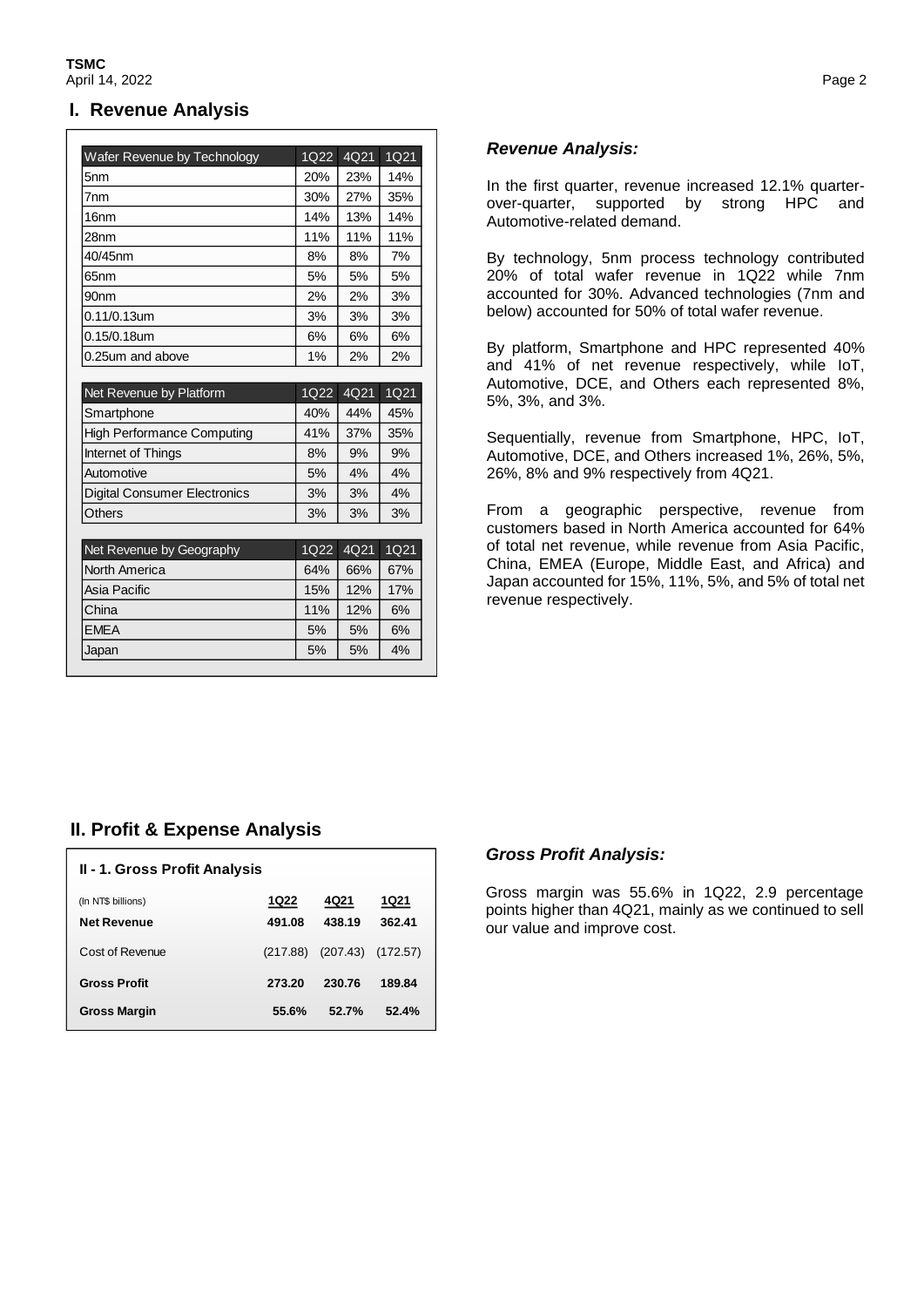| II - 2. Operating Income Analysis                      |         |         |         |  |
|--------------------------------------------------------|---------|---------|---------|--|
| (In NT\$ billions)                                     | 1Q22    | 4Q21    | 1Q21    |  |
| <b>Total Operating Expenses</b>                        | (48.61) | (47.88) | (39.11) |  |
| Research & Development                                 | (36.05) | (32.24) | (30.76) |  |
| SG&A                                                   | (12.56) | (15.64) | (8.35)  |  |
| <b>Other Operating Income and</b>                      | (0.80)  | (0.11)  | (0.19)  |  |
| <b>Expenses</b>                                        |         |         |         |  |
| <b>Operating Income</b>                                | 223.79  | 182.77  | 150.54  |  |
| <b>Operating Margin</b>                                | 45.6%   | 41.7%   | 41.5%   |  |
| <b>Total Operating Expenses as</b><br>% of Net Revenue | $9.9\%$ | 11.0%   | 10.8%   |  |

| II - 3. Non-Operating Items      |             |        |             |
|----------------------------------|-------------|--------|-------------|
| (In NT\$ billions)               | <b>1Q22</b> | 4Q21   | <b>1Q21</b> |
| <b>L-T</b> Investments           | 1.73        | 1.65   | 1.26        |
| Net Interest Income (Expenses)   | (0.47)      | (0.71) | 0.69        |
| <b>Other Gains and Losses</b>    | 1.78        | 1.11   | 2.57        |
| <b>Total Non-Operating Items</b> | 3.04        | 2.05   | 4.52        |

| <b>II - 4. Net Profit and EPS</b><br>(In NT\$ billions) | 1Q22    | 4Q21    | 1Q21    |
|---------------------------------------------------------|---------|---------|---------|
| Income before Tax                                       | 226.83  | 184.82  | 155.06  |
| <b>Income Tax Expenses</b>                              | (23.96) | (18.45) | (15.32) |
| <b>Effective Tax Rate</b>                               | 10.6%   | 10.1%   | 10.0%   |
| Net Income Attributable to the                          |         |         |         |
| <b>Parent Company</b>                                   | 202.73  | 166.23  | 139.69  |
| <b>Net Profit Margin</b>                                | 41.3%   | 37.9%   | 38.6%   |
| EPS (NT\$ per common share)                             | 7.82    | 6.41    | 5.39    |
|                                                         |         |         |         |

#### *Operating Income Analysis:*

Total operating expenses were 9.9% of net revenue in 1Q22, an improvement of 1.1 percentage points from 11.0% in 4Q21, mainly due to lower vaccine donation expense. Operating margin improved 3.9 percentage points sequentially to 45.6% in 1Q22.

#### *Non-Operating Items:*

Total non-operating items were a gain of NT\$3.04 billion in 1Q22, compared to a gain of NT\$2.05 billion in 4Q21.

### *Net Profit and EPS:*

Net income attributable to shareholders of the parent company was NT\$202.73 billion in 1Q22, up 22.0% from 4Q21 and up 45.1% from 1Q22.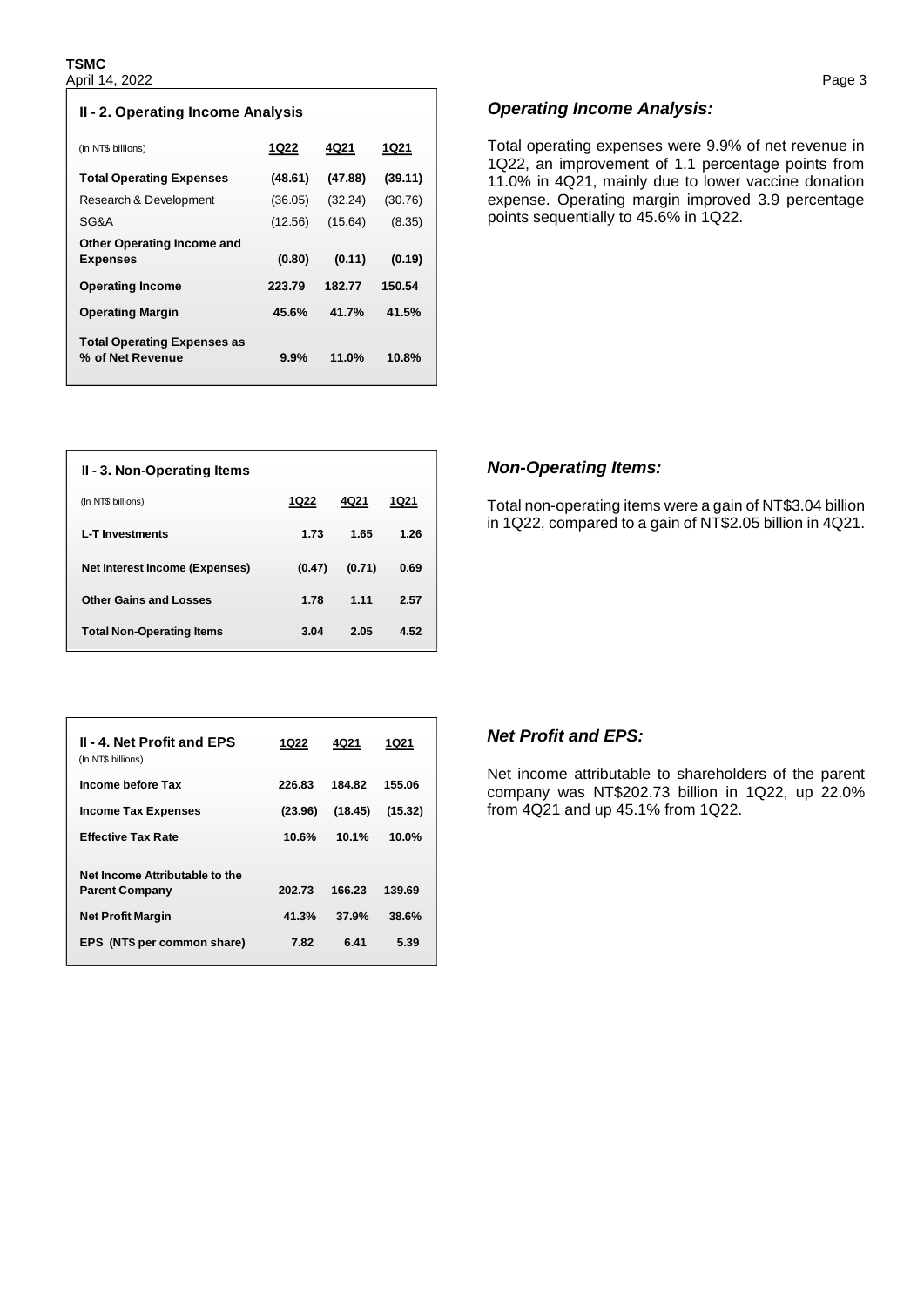### **III. Financial Condition Review**

| III - 1. Liquidity Analysis                        |          |          |          |
|----------------------------------------------------|----------|----------|----------|
| (Balance Sheet Items)<br>(In NT\$ billions)        | 1Q22     | 4Q21     | 1Q21     |
| Cash & Marketable Securities                       | 1.282.06 | 1,188.46 | 796.72   |
| <b>Accounts Receivable</b>                         | 213.43   | 198.30   | 167.48   |
| <b>Inventories</b>                                 | 200.12   | 193.10   | 154.57   |
| <b>Other Current Assets</b>                        | 26.63    | 27 21    | 21.02    |
| <b>Total Current Assets</b>                        | 1,722.24 | 1,607.07 | 1,139.79 |
| Short-term Loans                                   | 144 55   | 114.92   | 137 12   |
| <b>Accounts Payable</b>                            | 173.02   | 194 46   | 147.64   |
| Current Portion of Bonds Payable and<br>Bank Loans | 16.79    | 4.57     | 0.00     |
| Dividends Payable                                  | 142.62   | 142.62   | 129.65   |
| <b>Accrued Liabilities and Others</b>              | 345.89   | 282.93   | 247 24   |
| <b>Total Current Liabilities</b>                   | 822.87   | 739.50   | 661.65   |
| Current Ratio (x)                                  | 21       | 22       | 17       |
| <b>Net Working Capital</b>                         | 899.37   | 867.57   | 478.14   |
|                                                    |          |          |          |

### *Liquidity Analysis:*

Total current assets increased by NT\$115.17 billion, mainly due to the increase of NT\$93.60 billion in cash and marketable securities.

Total current liabilities increased by NT\$83.37 billion, mainly due to the increase of NT\$62.96 billion in accrued liabilities and others and the increase of NT\$29.63 billion in short-term loans, partially offset by the decrease of NT\$21.44 billion in accounts payable.

Net working capital was NT\$899.37 billion and current ratio was 2.1x in 1Q22.

| III - 2. Receivable/Inventory Days |      |      |             |
|------------------------------------|------|------|-------------|
| (In Number of Days)                | 1Q22 | 4Q21 | <b>1Q21</b> |
| Days of Receivable                 | 38   | 40   | 40          |
| Days of Inventory                  | 88   | 88   | 83          |

#### *Receivable and Inventory Days:*

Days of receivable decreased 2 days to 38 days in 1Q22.

Days of inventory was 88 days in 1Q22.

| III - 3. Debt Service                                         |                      |                      |                    |
|---------------------------------------------------------------|----------------------|----------------------|--------------------|
| (In NT\$ billions)                                            | 1Q22                 | 4021                 | 1Q21               |
| Cash & Marketable Securities<br><b>Interest-Bearing Debts</b> | 1.282.06<br>(794.08) | 1.188.46<br>(732.87) | 796.72<br>(416.59) |
| <b>Net Cash Reserves</b>                                      | 487.98               | 455.59               | 380.13             |

#### *Debt Service:*

Net cash reserves increased NT\$32.39 billion to NT\$487.98 billion in 1Q22.

Interest-bearing debts increased NT\$61.21 billion in 1Q22, mainly due to the increase in short-term loans of NT\$29.63 billion and the issuance of NT\$19.60 billion in corporate bonds.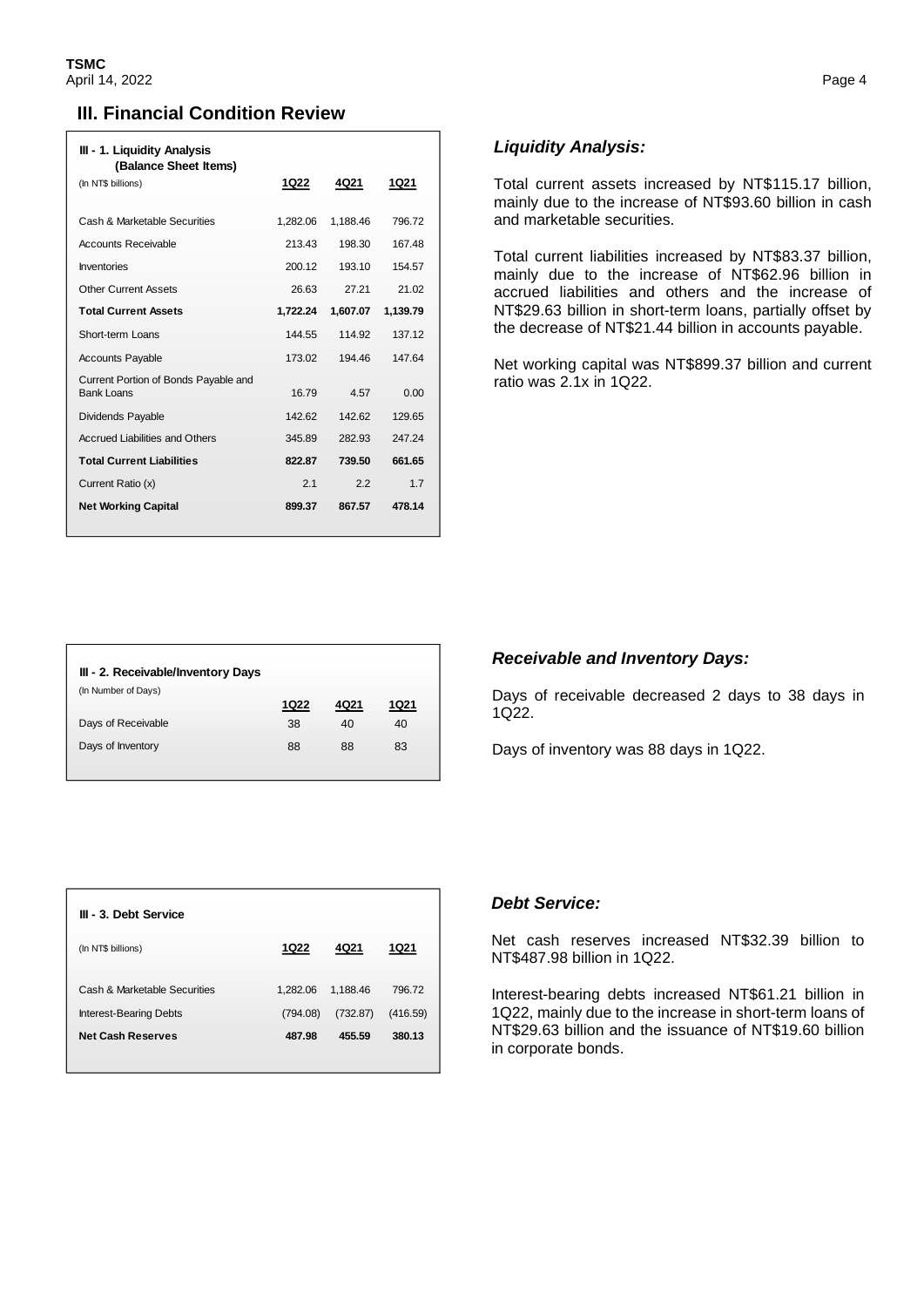### **IV. Cash Flow**

| IV - 1. Quarterly Cash Flow Analysis |          |          |          |
|--------------------------------------|----------|----------|----------|
| (In NT\$ billions)                   | 1Q22     | 4Q21     | 1Q21     |
| Income before Tax                    | 226.83   | 184.82   | 155.06   |
| Depreciation & Amortization          | 111.10   | 110.66   | 100.90   |
| Other Operating Sources/(Uses)       | 34.24    | 82.72    | (28.14)  |
| <b>Net Operating Sources/(Uses)</b>  | 372.17   | 378.20   | 227.82   |
| <b>Capital Expenditures</b>          | (262.13) | (235.56) | (248.03) |
| Marketable Financial Instruments     | (26.74)  | (8.38)   | 3.51     |
| Other Investing Sources/(Uses)       | 0.80     | (1.40)   | 0.27     |
| <b>Net Investing Sources/(Uses)</b>  | (288.07) | (245.34) | (244.25) |
| Short-term Loans                     | 30.53    | (1.86)   | 52.07    |
| Cash Dividends                       | (71.31)  | (71.31)  | (64.83)  |
| <b>Bonds Payable</b>                 | 19.60    | 157.47   | 18.50    |
| Other Financing Sources/(Uses)       | 2.09     | (2.02)   | 8.88     |
| <b>Net Financing Sources/(Uses)</b>  | (19.09)  | 82.28    | 14.62    |
| <b>Exchange Rate Changes</b>         | 21.59    | (3.96)   | 6.37     |
| <b>Cash Position Net Changes</b>     | 86.60    | 211.18   | 4.56     |
| <b>Ending Cash Balance</b>           | 1,151.59 | 1,064.99 | 664.73   |



#### *Summary of Cash Flow:*

During the first quarter, cash generated from operating activities totaled NT\$372.17 billion, including (1) NT\$226.83 billion from income before tax, (2) NT\$111.10 billion from depreciation & amortization expenses, and (3) NT\$34.24 billion from other operating sources. The other operating sources were mainly attributable to the receipt from customers to retain capacity.

Net cash used in investing activities was NT\$288.07 billion in 1Q22, primarily attributable to capital expenditures of NT\$262.13 billion.

Net cash used in financing activities was NT\$19.09 billion, mainly reflecting the payment of 2Q21 cash dividends, partially offset by the net increase in shortterm loans of NT\$30.53 billion and net increase in bonds payable of NT\$19.60 billion.

As a result, cash position increased NT\$86.60 billion to NT\$1,151.59 billion at the end of 1Q22.

#### *Operating and Free Cash Flow:*

Free cash flow decreased NT\$32.60 billion to an inflow of NT\$110.04 billion in 1Q22, mainly due to higher capital expenditures during the quarter.

# **V. CapEx**

| <b>V. Capital Expenditures</b> |      |      |  |
|--------------------------------|------|------|--|
| (in US\$ billions)             | 1Q22 | 4021 |  |
| <b>Capital Expenditures</b>    | 9.38 | 8.46 |  |

## *Capital Expenditures:*

 $\parallel$ 

Capital expenditures for TSMC on a consolidated basis totaled US\$9.38 billion in 1Q22.